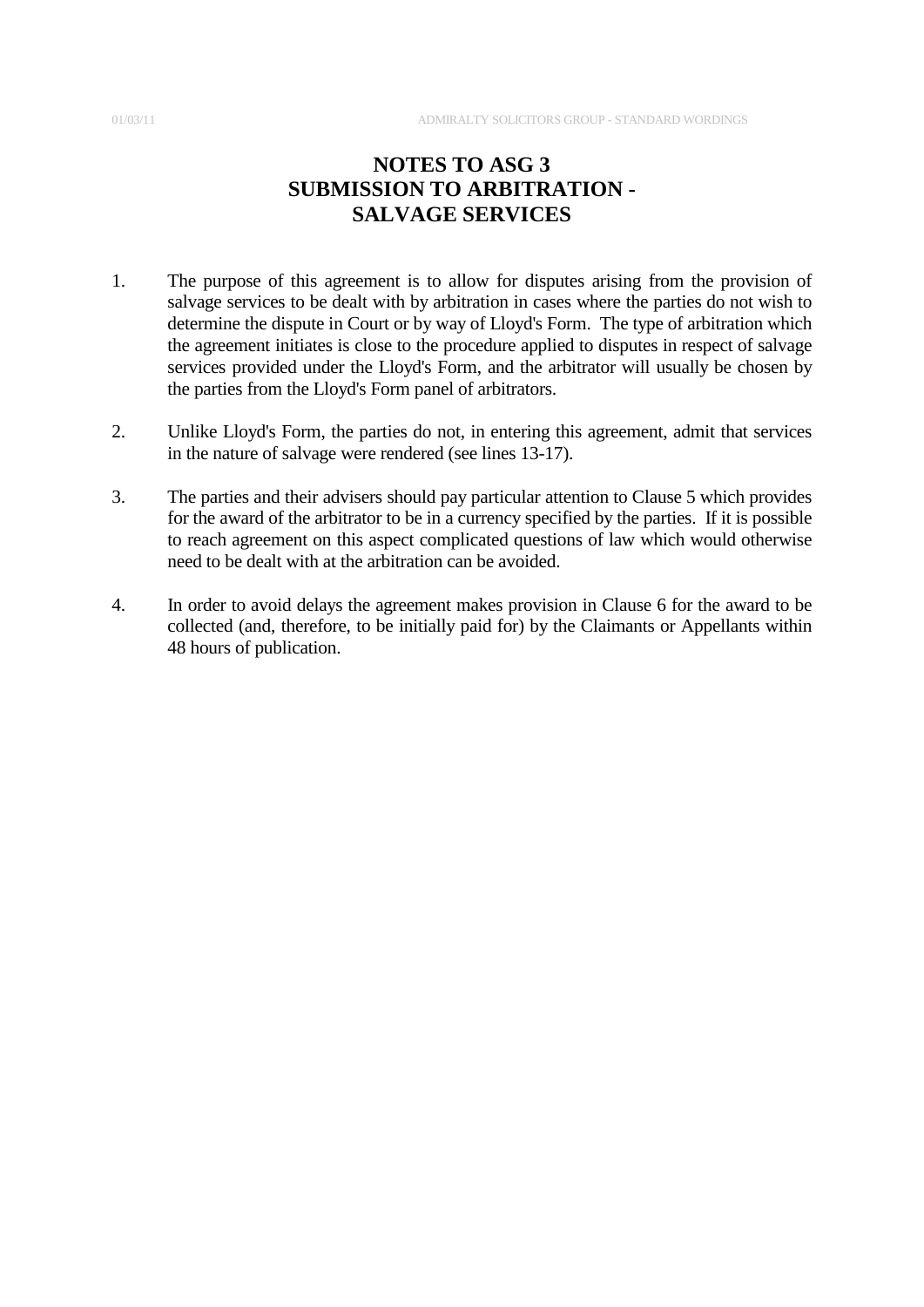## **ASG SUBMISSION TO ARBITRATION - SALVAGE SERVICES**

### **MEMORANDUM OF AGREEMENT made the [ ] day of [ ] 20[ ]**

#### **BETWEEN** :

- (1) Messrs. [**X and Co.**], of [**Address**] solicitors for and on behalf of the owners of the [**tug/vessel**] [1](#page-1-0) *"AAA"* [**her master, officers and crew**] [2](#page-1-1) ("the Claimants") and
- (2) Messrs. [**Y and Co**.], of [ **Address**] solicitors for and on behalf of the owners of the vessel *"BBB"* and her bunkers, stores and freight at risk if any ("the First Respondents") and
- (3) Messrs. [**Z and Co.],** of [ **Address**] solicitors for and on behalf of the owners of cargo lately laden on board the *"BBB"* and freight at risk if any ("the Second Respondents").

## **W H E R E A S** :

The Claimants allege that they have rendered salvage services entitling them to salvage or in the alternative to a quantum meruit to the *"BBB"*, her cargo, bunkers stores and freight or any other property thereon in [**insert place of salvage**] on or about the [**insert date**], and the Respondents dispute that services as alleged were rendered by the Claimants, or at all.

## **NOW IT IS HEREBY AGREED as follows:-**

- 1. The determination of the dispute as to whether the Claimants' services were in the nature of salvage and the assessment of the amount of the salvage or such other remuneration payable for the alleged services by the Respondents to the Claimants together with any other dispute between the parties arising out of the alleged services shall be and is hereby referred to the sole arbitrament of [ ], of **[………………….],** one of Her Majesty's Counsel ("the Arbitrator") whose award shall (subject to appeal as hereinafter provided) be binding on the parties.
- 2. Any appeal from the award of the Arbitrator shall be referred to the sole arbitrament of the Appeal Arbitrator ("the Appeal Arbitrator") for the time being appointed by the Council of Lloyd's in salvage arbitration proceedings under the

<span id="page-1-0"></span> $\overline{1}$ Delete tug or vessel as applicable

<span id="page-1-1"></span><sup>2</sup> Delete as applicable.